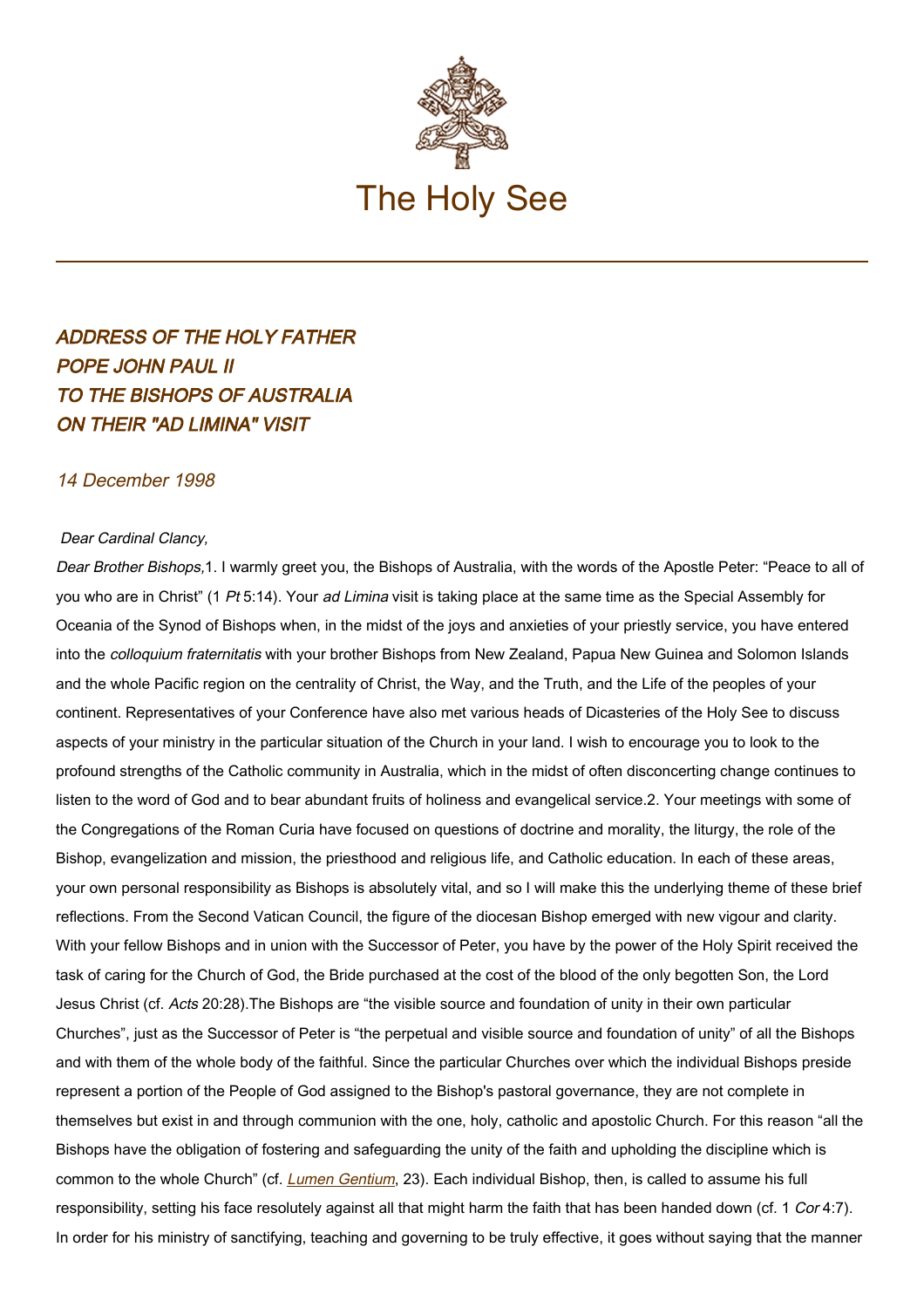of a Bishop's life must be irreproachable: he must openly strive for holiness, and give himself wholeheartedly and without hesitation to the service of the Gospel.3. Until recently, the Catholic community in Australia knew nothing but consistent growth. Yours is the remarkable story of a great institution built quickly, despite limited resources. Dioceses, parishes, religious communities, schools, seminaries, organizations of every kind appeared, as testimony to the strength of the Catholic faith in your land and the immense generosity of those who brought it there. Now perhaps it appears that the momentum has slackened, and the Church in Australia faces a complex situation which calls for careful discernment on the part of the Bishops, and a confident and committed response on the part of all Catholics.The underlying question concerns the relationship between the Church and the world. This question was fundamental to the Second Vatican Council and it remains fundamental to the life of the Church more than thirty years later. The answer we give to this question will determine the answer we give to a range of other important and practical questions. The advanced secularization of society brings with it a tendency to blur the boundaries between the Church and the world. Certain aspects of the prevailing culture are allowed to condition the Christian community in ways which the Gospel does not permit. There is sometimes an unwillingness to challenge cultural assumptions as the Gospel demands. This often goes hand in hand with an uncritical approach to the problem of moral evil, and a reluctance to recognize the reality of sin and the need for forgiveness. This attitude embodies a too optimistic view of modernity, together with an uneasiness about the Cross and its implications for Christian living. The past is too easily dismissed, and the horizontal is so stressed that the sense of the supernatural grows weak. A distorted respect for pluralism leads to a relativism which questions the truths taught by faith and accessible to human reason; and this in turn leads to confusion about what constitutes true freedom. All this causes uncertainty about the distinctive contribution which the Church is called to make in the world.In speaking of the Church's dialogue with the world, Pope Paul VI used the phrase *colloquium salutis;* not just dialogue for its own sake, but a dialogue which has its source in the Truth and seeks to communicate the Truth that frees and saves. The *colloquium salutis* requires that the Church be different precisely for the sake of dialogue. The unfailing source of this difference is the power of the Paschal Mystery which we proclaim and communicate. It is in the Paschal Mystery that we discover the absolute and universal truth – the truth about God and about the human person – which has been entrusted to the Church and which she offers to the men and women of every age. We Bishops must never lose confidence in the call we have received, the call to a humble and tenacious diakonia of that truth. The apostolic faith and the apostolic mission which we have received impose a solemn duty to speak that truth at every level of our ministry.4. As "the steward of the grace of the supreme priesthood" (cf. [Lumen Gentium](http://localhost/archive/hist_councils/ii_vatican_council/documents/vat-ii_const_19641121_lumen-gentium_en.html), 26), the Bishop's service to the truth has a specific and primary application in the liturgical life of his diocese. He must do everything necessary to ensure that the liturgy through which "the work of our redemption is exercised" ([Sacrosanctum Concilium](http://localhost/archive/hist_councils/ii_vatican_council/documents/vat-ii_const_19631204_sacrosanctum-concilium_en.html), 2) remains true to its most intimate nature: praise and worship of the Eternal Father (cf. *[ibid](http://localhost/archive/hist_councils/ii_vatican_council/documents/vat-ii_const_19631204_sacrosanctum-concilium_en.html).*, 7). It is particularly important for the Bishop to provide for the sound teaching of liturgical theology and spirituality in seminaries and similar institutions. He must also see to the creation of the resources which his diocese needs, in the form of specially trained priests, deacons and lay people, properly functioning commissions and working groups for the promotion of the liturgy and of liturgical music and art, and for the construction and maintenance of churches which in their design and furnishings will be in close harmony with underlying values of the Catholic tradition. Again, among both clergy and laity, appropriate means must be available for permanent formation and for a constant catechesis regarding the deeper meaning of the various liturgical celebrations. In many cases, it will be helpful to pool resources with neighboring dioceses or at a national level. Such arrangements should not, however, diminish the Bishop's task of ordering, promoting, and guarding the liturgical life of the particular Church (cf. [Vicesimus](https://www.vatican.va/content/john-paul-ii/en/apost_letters/documents/hf_jp-ii_apl_04121988_vicesimus-quintus-annus.html) [Quintus Annus](https://www.vatican.va/content/john-paul-ii/en/apost_letters/documents/hf_jp-ii_apl_04121988_vicesimus-quintus-annus.html), 21). Since the Sacrifice of the Mass is the "source and summit of the Christian life" ([Lumen Gentium](http://localhost/archive/hist_councils/ii_vatican_council/documents/vat-ii_const_19641121_lumen-gentium_en.html), 11), I encourage you to exhort priests and lay faithful alike to be willing to make substantial sacrifices in order to make

 $\mathfrak{p}$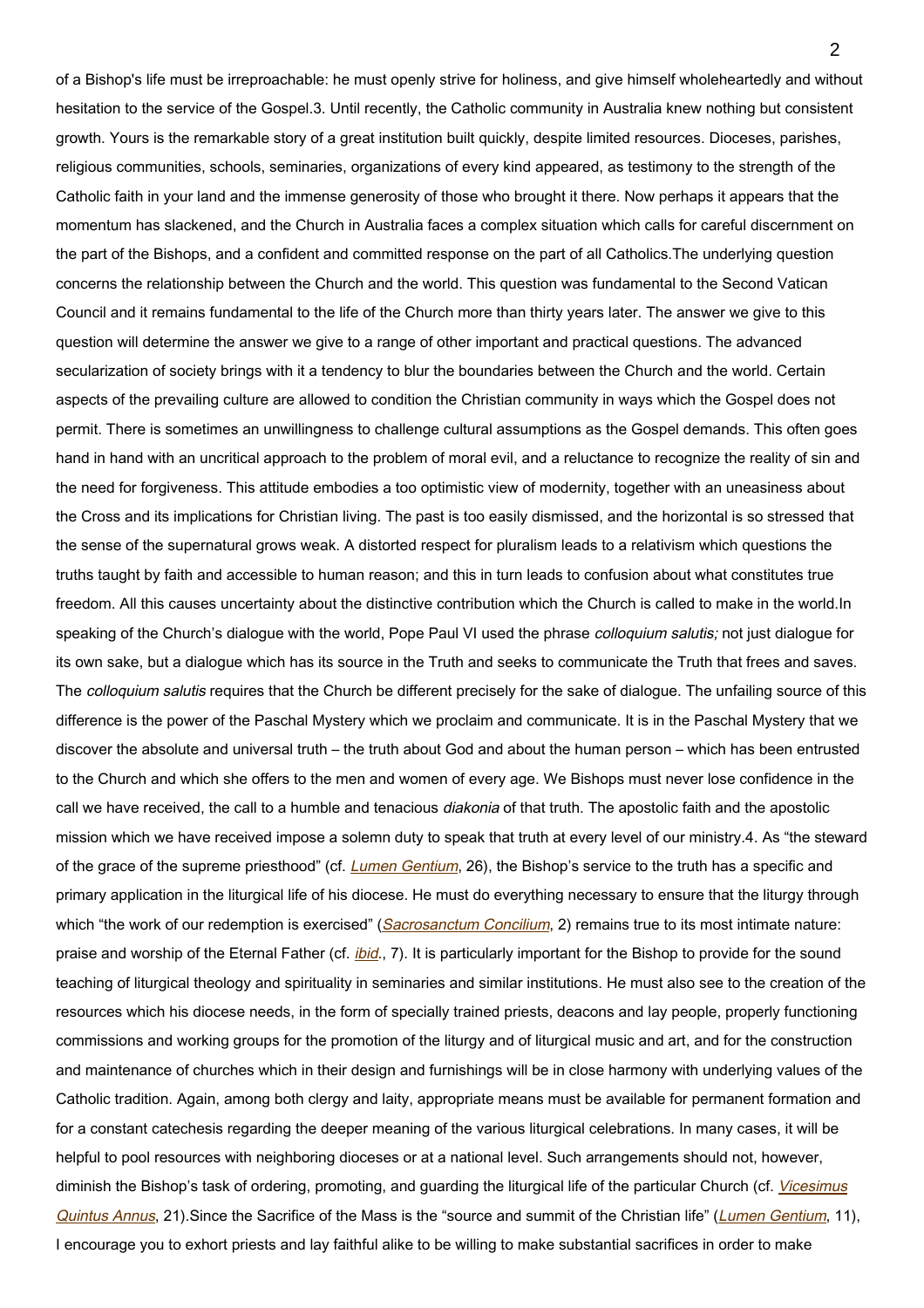available and to attend Sunday Mass. Earlier generations of Catholics in Australia showed the depth of their faith by their high regard for the Eucharist and the other sacraments. That spirit is an integral part of Catholic life, a part of our spiritual tradition which needs to be reaffirmed.5. In preparing and celebrating the forthcoming Great Jubilee as a time of conversion and reconciliation, there is also ample room for a great catechizing effort in relation to the Sacrament of Penance. Today it is possible and necessary to overcome certain superficial applications of the human sciences in the approach to the formation of consciences. The Church in Australia should invite Catholics to encounter anew the saving mystery of the Father's love and mercy through that uniquely profound and transforming human experience that is individual, integral confession and absolution. As the [Catechism of the Catholic Church](http://www.vatican.va/archive/ENG0015/_INDEX.HTM) points out, this remains the only ordinary way for the faithful to reconcile themselves with God and the Church (cf. [No. 1484](http://www.vatican.va/archive/ENG0015/__P4H.HTM)). The personal nature of sin, conversion, forgiveness and reconciliation is the reason why the Second Rite of Penance demands the personal confession of sins and individual absolution. It is for this same reason that general confession and general absolution are appropriate only in cases of grave necessity, clearly determined by liturgical and canonical norms.As those primarily responsible for Church life and discipline, you will know how to make clear to the faithful the theological, pastoral and anthropological reasons for the Church's practice of having children who have reached the age of reason receive the Sacrament of Penance before making their First Holy Communion (cf. [Canon 914\)](http://www.vatican.va/archive/ENG1104/__P39.HTM). At stake is respect for the integrity of their personal, individual relationship with God.6. As has been repeatedly made clear in the present Synod, there is a direct link between the ministry of the Bishop and the state of the priesthood in his diocese, with regard both to the recruitment of suitable candidates to the priesthood and to the exercise of priestly ministry. You have reported a decline in the numbers of those responding to God's call to the priesthood and religious life, a decline in the numbers of those in active ministry, and the increasing age of those presently serving the Church. You have rightly responded to this pastoral problem with prayer and various vocational promotion programmes. The fact that the shortage of vocations is not everywhere felt to the same degree would indicate that the ideal of commitment, service and unconditional self-giving for the sake of Jesus Christ still speaks to many hearts, especially where young people find priests who live out, as radically as possible, the love of the Good Shepherd who lays down his life for the sheep (cf. Jn 10:11; [Pastores Dabo Vobis](https://www.vatican.va/content/john-paul-ii/en/apost_exhortations/documents/hf_jp-ii_exh_25031992_pastores-dabo-vobis.html), 40). Today the younger generation of Catholics shows a remarkable capacity to respond to the call to a self-giving and demanding spiritual life, precisely because they are quick to perceive that the prevailing self-centred culture is incapable of satisfying the deeper needs of the human heart. In this search they are looking for guidance; they need genuine witnesses to the Gospel message.In many ways the decline in the number of priests in active ministry is offset by greater participation of the laity in the parish setting. Lay women and men often work closely with their parish priests in liturgical matters, in catechesis, in the material administration of the parish, and in efforts to draw others to the Church by their own works of the apostolate (cf. [Apostolicam Actuositatem](http://localhost/archive/hist_councils/ii_vatican_council/documents/vat-ii_decree_19651118_apostolicam-actuositatem_en.html), 10). It falls to the Bishop to order this collaboration properly, in particular by ensuring that the parish priest is not perceived as merely one minister among many, with particular responsibility for the sacraments, but whose teaching office and governance is limited by the will of the majority or of a vocal minority. The Australian sense of equality must not be used as an excuse for stripping the parish priest of the authority and duties that pertain to his office, making it appear that the ministerial priesthood is less essential to the local Church community.Every Bishop recognizes how important it is to be close to his priests, being a father to them, affirming them, and correcting them when necessary. In a cultural climate dominated by subjective thought and moral relativism, the transmission of the faith and the presentation of the Church's teaching and discipline has to be a matter of grave concern to the Successors of the Apostles. Unfortunately, the teaching of the Magisterium is sometimes met with reservation and questioning, a tendency which is sometimes fuelled by media interest in dissent, or in some cases by the intention to use the media as a kind of stratagem to force the Church into changes she cannot make. The Bishops' task is

3